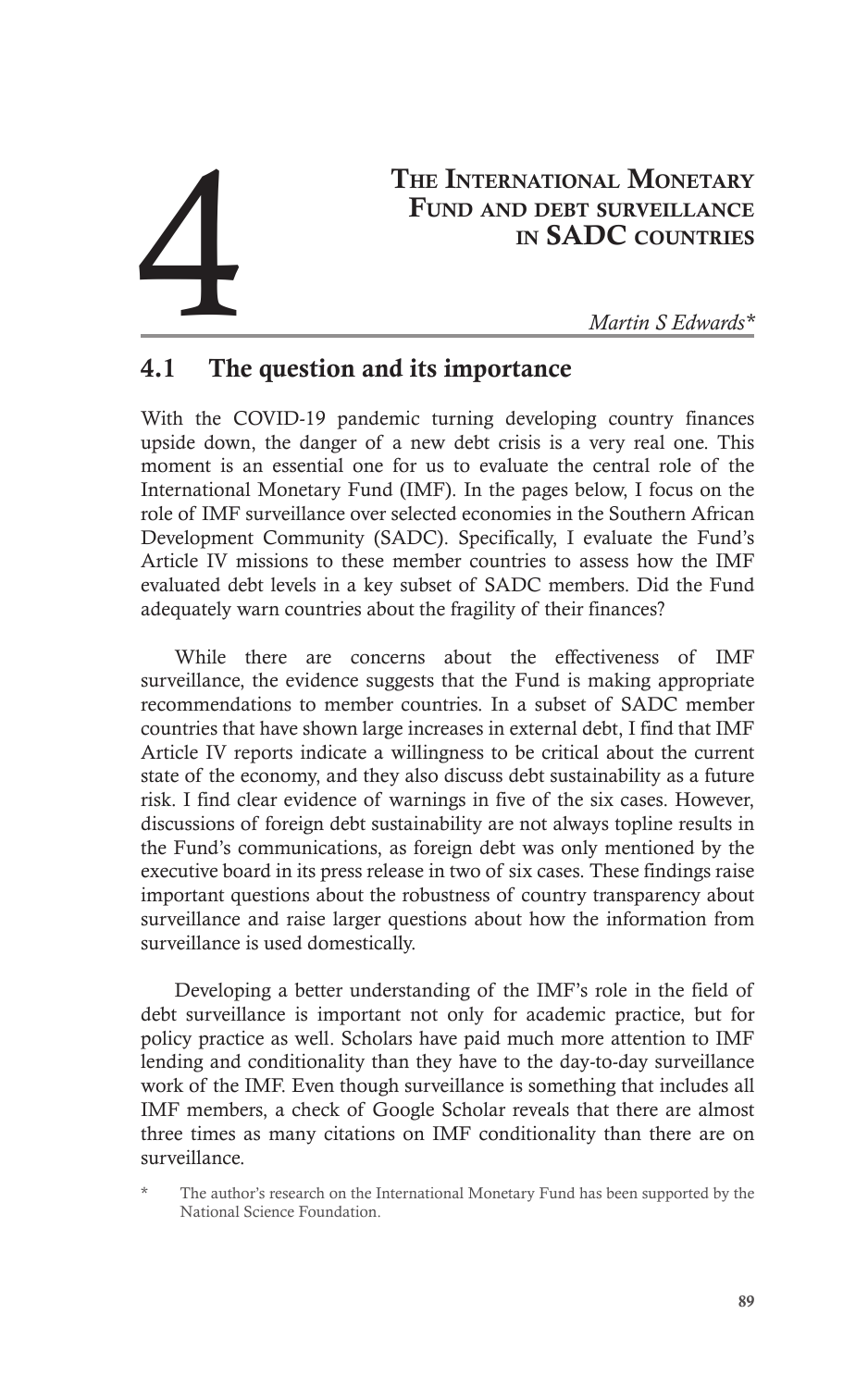I start by discussing the importance of this research question for both theory and practice, and I recap what the academic research tells us about IMF surveillance. I then discuss the current challenge of debt in developing countries, and in the final parts of the chapter I turn to findings and conclusions.

Theoretically, understanding surveillance helps us better understand how well monitoring works for international organisations more generally. The advice in IMF Article IV missions is just that. While there is an obligation to submit to surveillance, the IMF does not penalise countries for failing to adopt its recommendations, and the advice often is not too precise as well.<sup>1</sup> With this backdrop, it could be difficult to see how surveillance can make a difference, especially if countries are not likely to borrow from the Fund in the coming years. More broadly, there are many examples of weak monitoring mechanisms still making a substantive difference.<sup>2</sup> Where, then, does surveillance fit in?

The case for surveillance pessimism (or, rather, monitoring pessimism) should be leavened. It understates the fact that the content of IMF surveillance is information, and it further limits the potential influence of surveillance by keeping the focus solely on the state itself and asking whether the government does what the IMF wants. This is not a fruitful way to think of this question, since it often reduces to a simple formulation of 'does surveillance work or not?' The informational content of surveillance can have important value for domestic political actors as well as third parties. We need to better understand the pathways by which IMF advice can lead to policy change.3

Understanding IMF surveillance helps address policy questions as well. At a most basic level, we cannot claim to fully understand the IMF's role in debt management if we neglect the interaction of countries with the Fund in pre-crisis periods. The pandemic most certainly is an exogenous shock without parallel. Without understanding the IMF's role in debt surveillance in pre-crisis periods, we lose the ability to properly assess its role in the politics of adjustment as countries switch to drawing on IMF financing.

- 1 B Momani 'Assessing the utility of, and measuring learning from, Canada's IMF Article IV consultations' (2006) 39 *Canadian Journal of Political Science* 916.
- 2 MS Edwards *The IMF, the WTO, and the politics of economic surveillance* (2018); X Dai *International institutions and national policies* (2007); CD Creamer & BA Simmons 'Do self-reporting regimes matter? Evidence from the Convention Against Torture' (2019) 63 *International Studies Quarterly; O* Hathaway 'Do human rights treaties make a difference?' (2002) 111 *Yale Law Journal* 1935*.*

<sup>3</sup> Edwards (n 2).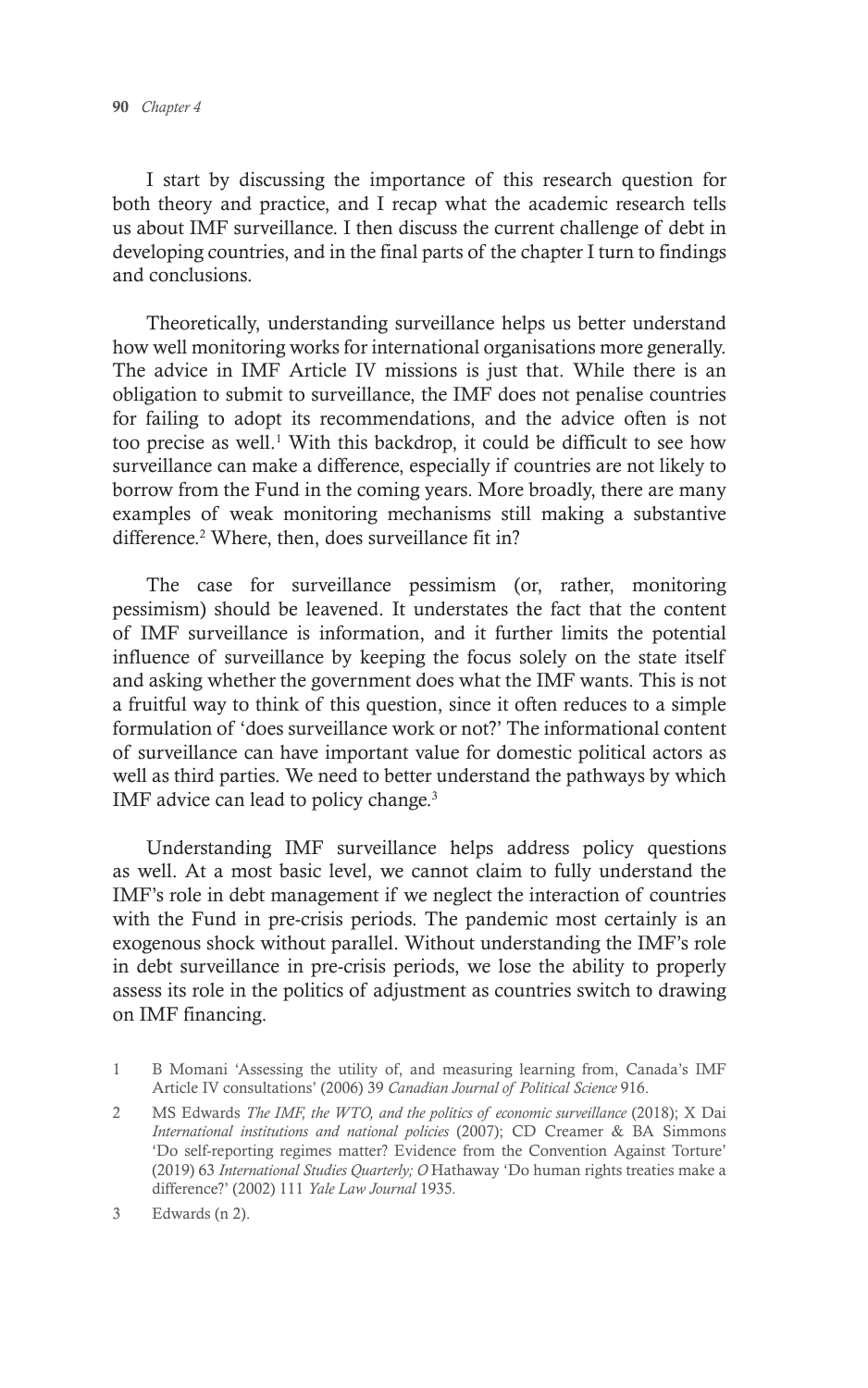At this moment, the influence of the IMF over states and over markets is increasingly being challenged. Outstripped by country lenders, and with its claim of unusual expertise increasingly under attack, it is easy to be critical of the Fund. However, understanding the Fund's role in debt surveillance speaks to the broader issue of the current and future influence of the IMF.

Lastly, surveillance is emerging from a pause at the IMF. With over a hundred countries making inquiries about financial assistance, the IMF paused Article IV consultations for six months in April 2020. The idea behind the pause was to focus staff and country energies where they were most needed. The only country with an Article IV released during this timeframe was the United States in July, and the only lower middleincome country to have an Article IV consultation in the latter part of 2020 was Morocco. The only other countries to have an Article IV in the latter half of 2020 were Spain, the United Kingdom, Mexico, Brazil and China.

Just as countries are emerging from lockdown, the IMF's Comprehensive Surveillance Review has just been released. Understanding the IMF's role in debt surveillance helps to inform this process, carrying implications for what surveillance should look like as the world emerges from the pandemic.

#### 4.2 The state of surveillance: What do we know? What do we need to learn?

I start by explaining a bit more about what surveillance is, and then turn to findings of studies that evaluate it. Surveillance at the IMF takes the form of annual meetings with countries known as Article IV consultations, so named for the relevant portion of the Articles of Agreement. These meetings are at the heart of the Fund's mandate to ensure that countries are implementing economic and financial policies 'toward the objective of fostering orderly economic growth with reasonable price stability'. Surveillance takes place in a three-stage process that starts with a visit to the country by an IMF team. The Article IV team conducts a series of meetings with government officials. These discussions with local authorities involve obtaining and understanding the data that will be used to generate economic projections. These projections, in turn, allow the staff to make an assessment of whether national economic policy is optimally contributing to the larger goal of ensuring growth without endangering stability.4 The analytic work of the Article IV mission is completed in

4 In some countries there may be a statement released at the end of the country mission.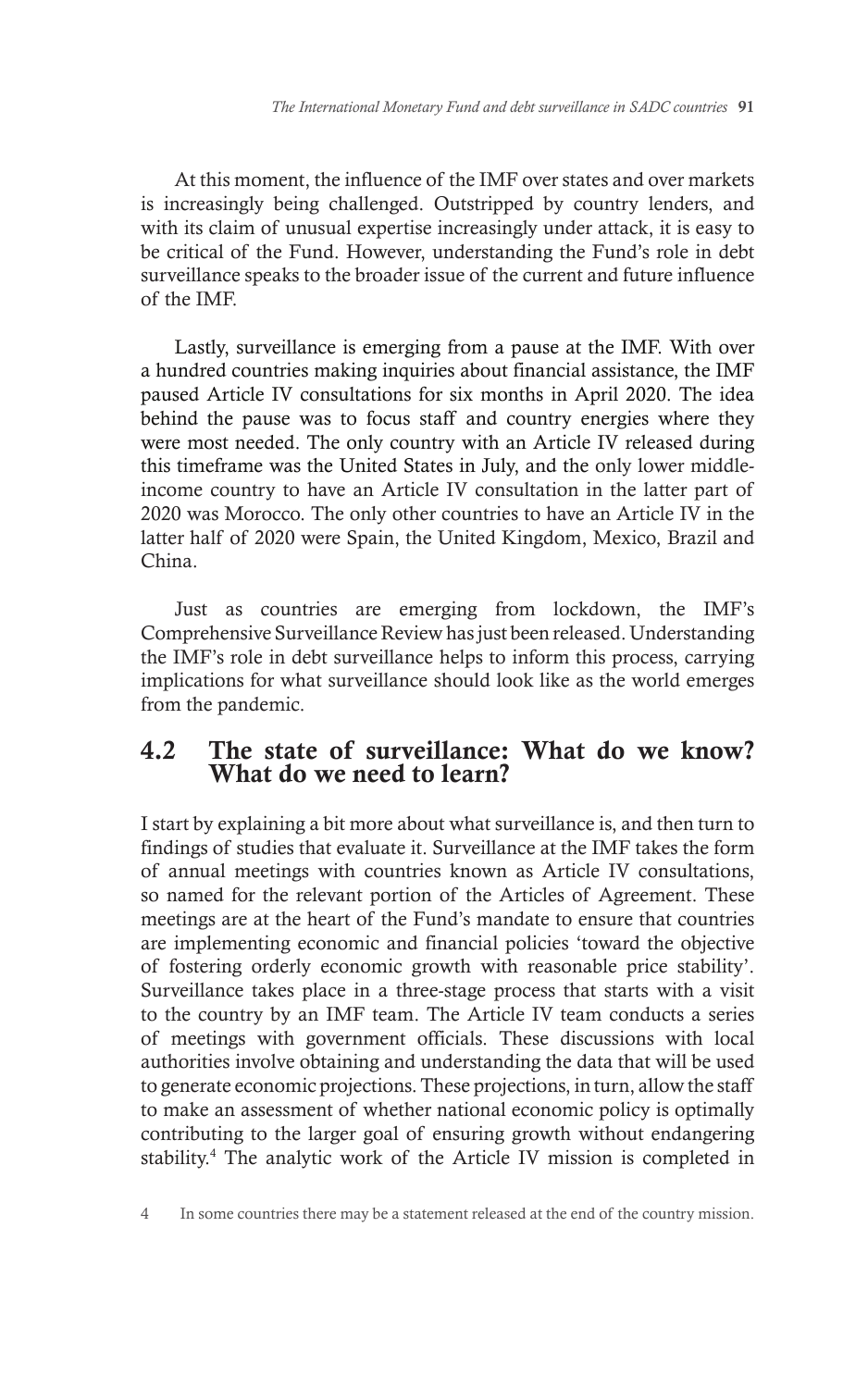Washington, as the mission members and other staffers members produce a staff report. The staff report is the mission's reporting document that will be discussed by the IMF executive board. Finally, the purpose of the executive board review is to allow the representatives of other countries to weigh in on the findings and recommendations of the mission. This is the peer-review portion of surveillance, and it is at this phase that other countries offer additional recommendations. Importantly, the norm that documents from surveillance missions should be made publicly available has over time been strengthened at the IMF, and the full staff report can be accessed from the IMF website.

One of the consequences of academic inattention to surveillance is that we do not know a great deal about how it works or how well it works.<sup>5</sup> Many of the studies that exist focus on developed countries, which presents a real problem in dealing with the emerging crisis. Below I focus on two studies on the Eurozone, two studies on Ireland, and one study on emerging markets. There are important unanswered questions on the extent to which these findings are portable. In addition, these studies give us some pause in assuming that the IMF's warnings are automatically heeded by countries and result in corrective policies.

One of the key findings across studies of surveillance in the Eurozone is that the IMF's warnings came either too little too late or were sent to the wrong places. Prior to the Eurozone crisis, a detailed evaluation of IMF surveillance found that the Fund failed to fully appreciate the challenges of governance in a common currency area, and that the IMF did not faithfully play its role as an independent watchdog.<sup>6</sup> In particular, the design of surveillance being bilateral produced a problem of cumulativity applied to the Eurozone as a whole, and a corresponding inability to see how problems within member countries became problems within the Eurozone more generally. The deeply-ingrained assumption that 'Europe was different' and somehow innately capable of overcoming these challenges muted the depth of the Fund's analysis. The good news is that after the crisis broke, the Fund's surveillance of the Eurozone improved considerably. Not only did the tone of surveillance change, as the Fund increasingly spoke out against austerity, but the content of surveillance

During the pandemic these visits have all been virtual.

<sup>5</sup> For more on what the IMF itself 'sees' when it evaluates surveillance, see Edwards (n 2).

<sup>6</sup> J Pisani-Ferry, A Sapir & G Wolff *An evaluation of IMF surveillance of the Euro area* (2011).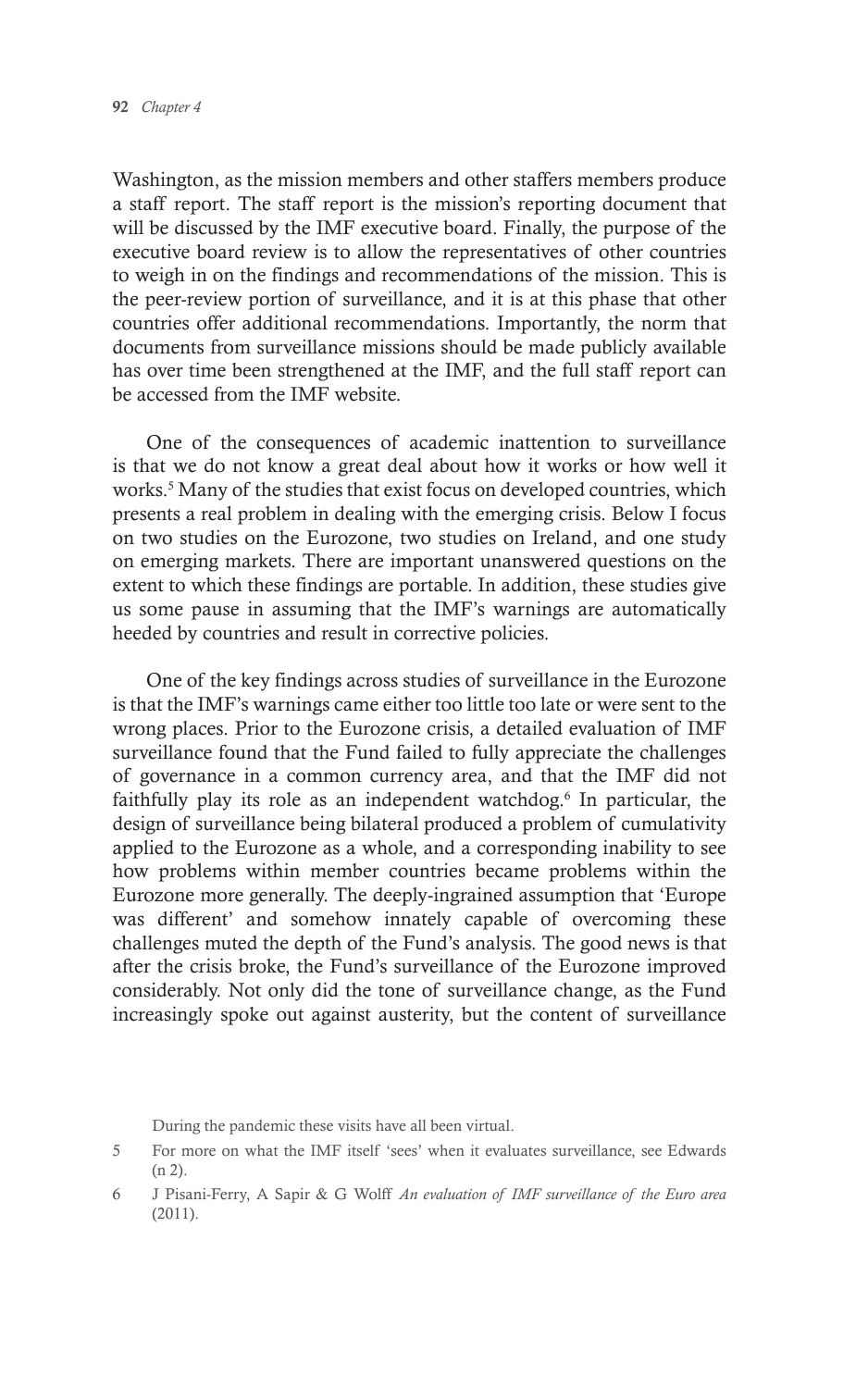changed as well, focusing more on the banking sector.<sup>7</sup> In this manner, it became more focused and more valuable to member countries.

This having been said, a further finding is that not all Eurozone member countries were treated the same. The Fund's desire for uniform solutions to regions in crisis has gotten it into trouble in the past, most notably in framing the East Asian crisis as a general problem of fiscal profligacy.8 In the Eurozone, undifferentiated advice after the crisis broke led to some challenges in some countries by making matters worse. This finding is supported by textual analysis of the tone of Article IV staff reports across the region before the crisis. 9 This work finds that the IMF provided the strongest warnings in the wrong places, focusing criticism on Luxembourg, Malta, Portugal and Slovenia. In this analysis Italy was viewed positively, and Greece, Ireland and Spain were indistinguishable from the rest of the European Union (EU) countries. It is no accident that governance of the IMF complicates its efforts at being a neutral arbiter of member country economies, and that the Fund's challenge of being a 'truth -teller' becomes complicated when the truth needs to be told to leading countries on the executive board. This makes discussions of reforming the IMF complicated.

With this backdrop, it would be useful to look at a different level of analysis by evaluating IMF surveillance with respect to specific countries. It is no accident that scholars have focused on the Fund's view of the Irish economy. O'Leary notes that the IMF failed to identify how Irish public finances were becoming increasingly fragile.10 Even if the IMF had diagnosed these vulnerabilities correctly, framing Ireland as a poster child with lessons for other countries sent a mixed message which would have not resulted in appropriate reforms. Breen concurs, noting as well that the quality of surveillance reports deteriorated considerably in 2006 onwards as a result of budget cuts within the Fund, weakening its impact at the worst possible time.<sup>11</sup>

- 7 As above.
- 8 T Murase 'Economic surveillance in East Asia and prospective issues' (2007) 76 *Kyoto Economic Review* 67.
- 9 L Golubovskaja 'IMF fiscal surveillance during the Eurozone crisis' (2016) 5 *International Journal of Signs and Semiotic Systems* 1.
- 10 J O'Leary 'External surveillance of Irish fiscal policy during the boom' Economics, Finance and Accounting Department Working Paper Series n210-10.pdf 14 (2010), Department of Economics, Finance and Accounting, National University of Ireland.
- 11 M Breen 'IMF surveillance of Ireland during the Celtic Tiger' (2012) 27 *Irish Political Studies* 431.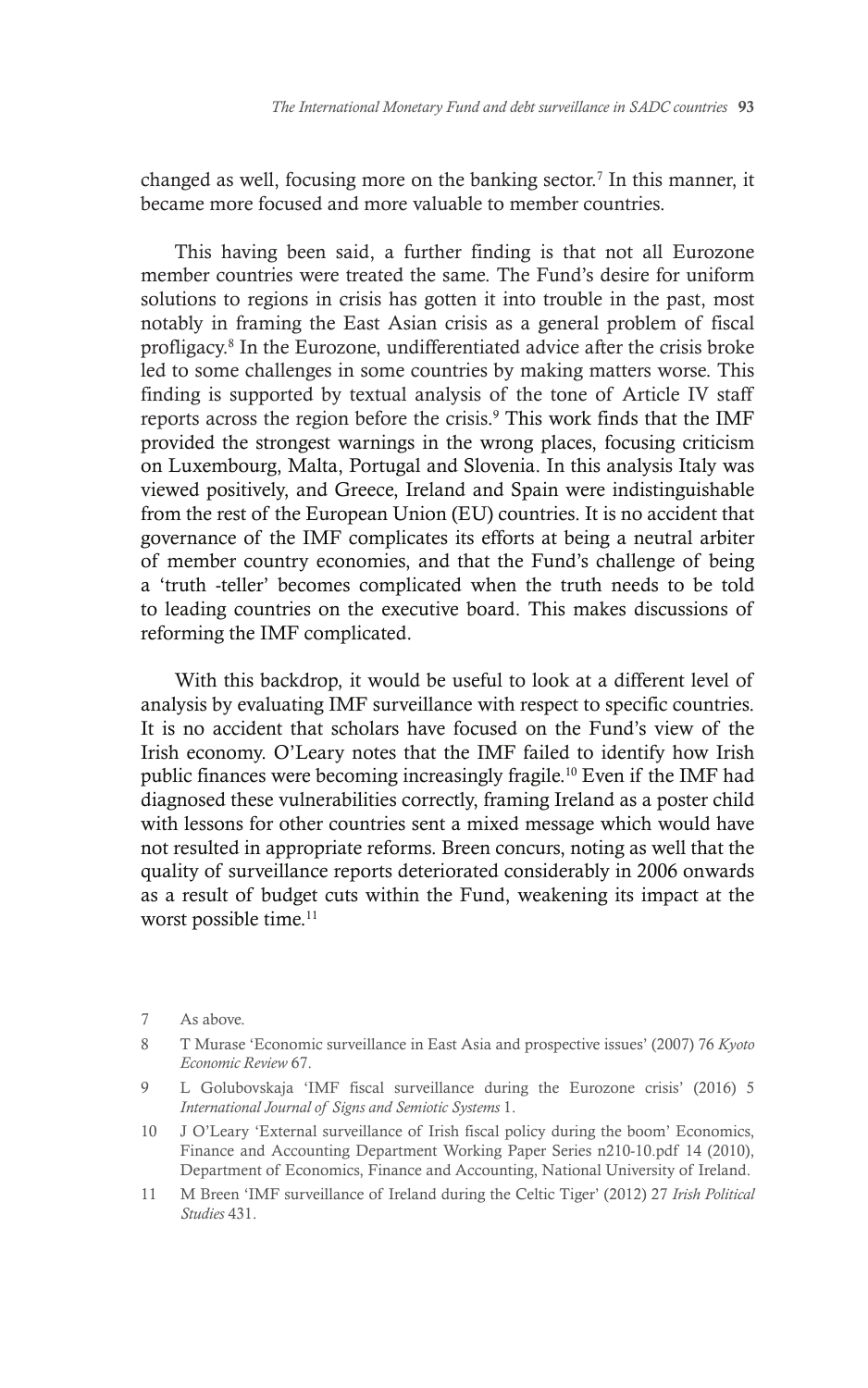In a sample of developing countries, Edwards evaluates whether the Fund gave 'early warning' to five emerging market economies (Brazil, India, Indonesia, South Africa and Turkey).<sup>12</sup> Here the focus is the 2010-2013 period. Across these countries, US monetary stimulus has induced some concerns over fragility. I sought to understand how the IMF discussed the risks of changes in US interest rates to cause these capital inflows to dry up. I found that the IMF gave clear signals about this potential vulnerability across all five countries.

Taken as a whole, these papers raise some questions. There certainly are governance challenges that complicate IMF surveillance, but the magnitude of these dangers is unclear. The Fund seems to face greater threats to speaking truth to power in developed countries as opposed to developing countries. Certainly, there are concerns over how effectively the IMF is able to diagnose and communicate dangers before economies move into crisis. With these concerns at the fore, I now turn to discuss selected facets of the SADC experience with debt and evaluate the role of IMF surveillance in dealing with this issue.

# 4.3 Toward a growing debt crisis

While debt is not a new problem, the pandemic has considerably aggravated it. Governments all over the world face a two-fold crisis: a higher demand for government spending to mitigate the crisis coupled with shrinking tax revenue stemming from lockdowns. Pre-pandemic debt levels had been on the rise as governments sought to take advantage of favourable economic conditions. Low-income countries have been particularly vulnerable, as about half of them were already in, or at high risk of, debt distress prior to the pandemic. It is not an accident that IMF first Deputy Managing Director Geoffrey Okamoto has termed debt a pre-existing condition for greater risk.13

For sub-Saharan African countries, the problems are worsened still further by a collapse of tourism, prices for commodity exports, and a falloff in remittances. With lockdowns in place across the globe, sub-Saharan Africa was particularly vulnerable to a drying up of tourism revenue, as 95 per cent of tourists in Africa are from another continent.<sup>14</sup> At the same

<sup>12</sup> Edwards (n 2).

<sup>13</sup> G Okamoto 'Resolving global debt: An urgent collective action cause' Opening remarks at the Peterson Institute for International Economics Conference, 1 October 2020, https://www.imf.org/en/News/Articles/2020/10/01/sp100120-resolvingglobal-debt-an-urgent-collective-action-cause. Accessed November 1, 2020.

<sup>14</sup> UN Economic Commission for Africa 'Economic report on Africa 2020' (December 2020).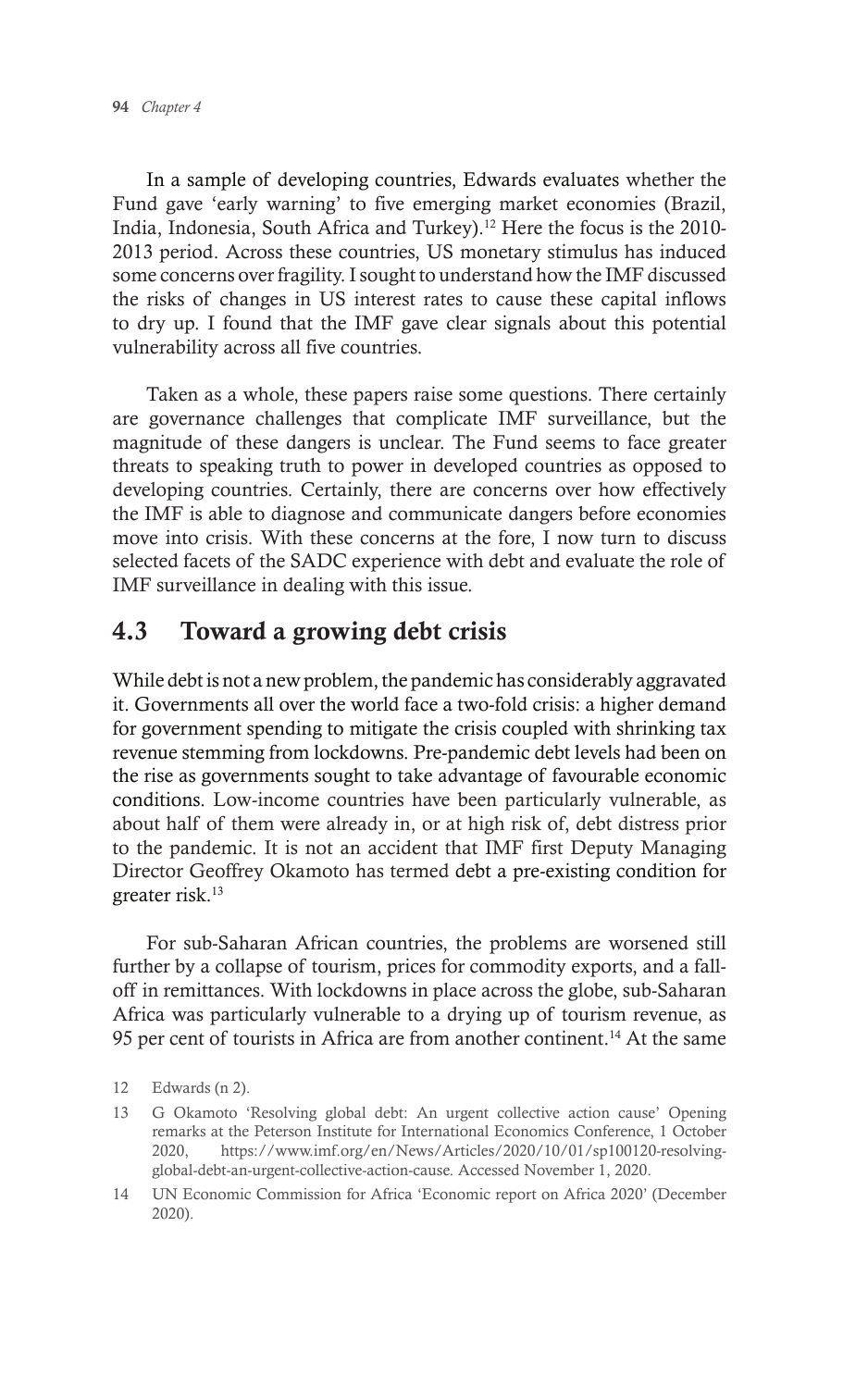time, by early 2020 prices for more than two-thirds of African exports had fallen, affecting key sectors such as petroleum, metals, cotton, tea and coffee.15 After years of impressive growth, the remittances market in sub-Saharan Africa shrank by an estimated 8,8 per cent in 2020 and another estimated 5,8 per cent in 2021.<sup>16</sup> The sources that governments might count on for foreign exchange were drying up.

Despite these hardships, relief may not be on the horizon, as the conventional strategies that governments would use to address economic downturns are not available. International capital markets are less of a ready opportunity compared to previous years, as borrowing costs are higher now compared to the same time period during the global economic crisis.17 Increases in official development assistance have been modest and not enough to close the gap, as bilateral official development assistance (ODA) increased by only 4,1 per cent between 2019 and 2020.18 The effects of the pandemic on government fiscal balances is expected to be especially acute in the coming year, and it is no accident that predictive work suggests that the probability of short-term debt distress has doubled.<sup>19</sup>

It is no surprise that additional external financing will be needed, and the *United Nations Conference on Trade and Development* (UNCTAD) places the estimate of needed resources at \$2,5 trillion.<sup>20</sup> Recent research evaluating the IMF's current programme portfolio suggests that its resources are not up to the task and are not being used enough.21 The IMF's workload to date has been putting strains on the organisation to adapt. With almost a hundred countries making inquiries about financial assistance, the focus of the Fund has moved from surveillance to lending and Article IV consultations have slowed to a trickle as staff have been

- 15 As above. It is important to note that many of these commodity prices increased in 2021.
- 16 D Ratha et al 'Migration and development brief 33: Phase II: COVID-19 crisis through a migration lens' (2020).
- 17 International Monetary Fund 'Regional economic outlook. Sub-Saharan Africa: A difficult road to recovery' (October 2020).
- 18 OECD 'COVID-19 spending helped to lift foreign aid to an all-time high in 2020 but more effort needed' (13 April 2021).
- 19 J Zettelmeyer et al 'Pandemic sovereign debt risks' Presentation at Peterson Institute for International Economics (1 October 2020), https://www.piie.com/system/files/ documents/zettelmeyer-2020-10-01ppt.pdf (accessed 1 November 2020).
- 20 UNCTAD 'From the great lockdown to the great meltdown: Developing country debt in the time of COVID-19' Trade and Development Report Update, Geneva (2020).
- 21 T Stubbs et al 'Whatever it takes? The global financial safety net, COVID-19, and developing countries' (2021) 137 *World Development* https://doi.org/10.1016/j. worlddev.2020.105171 (accessed 4 January 2021).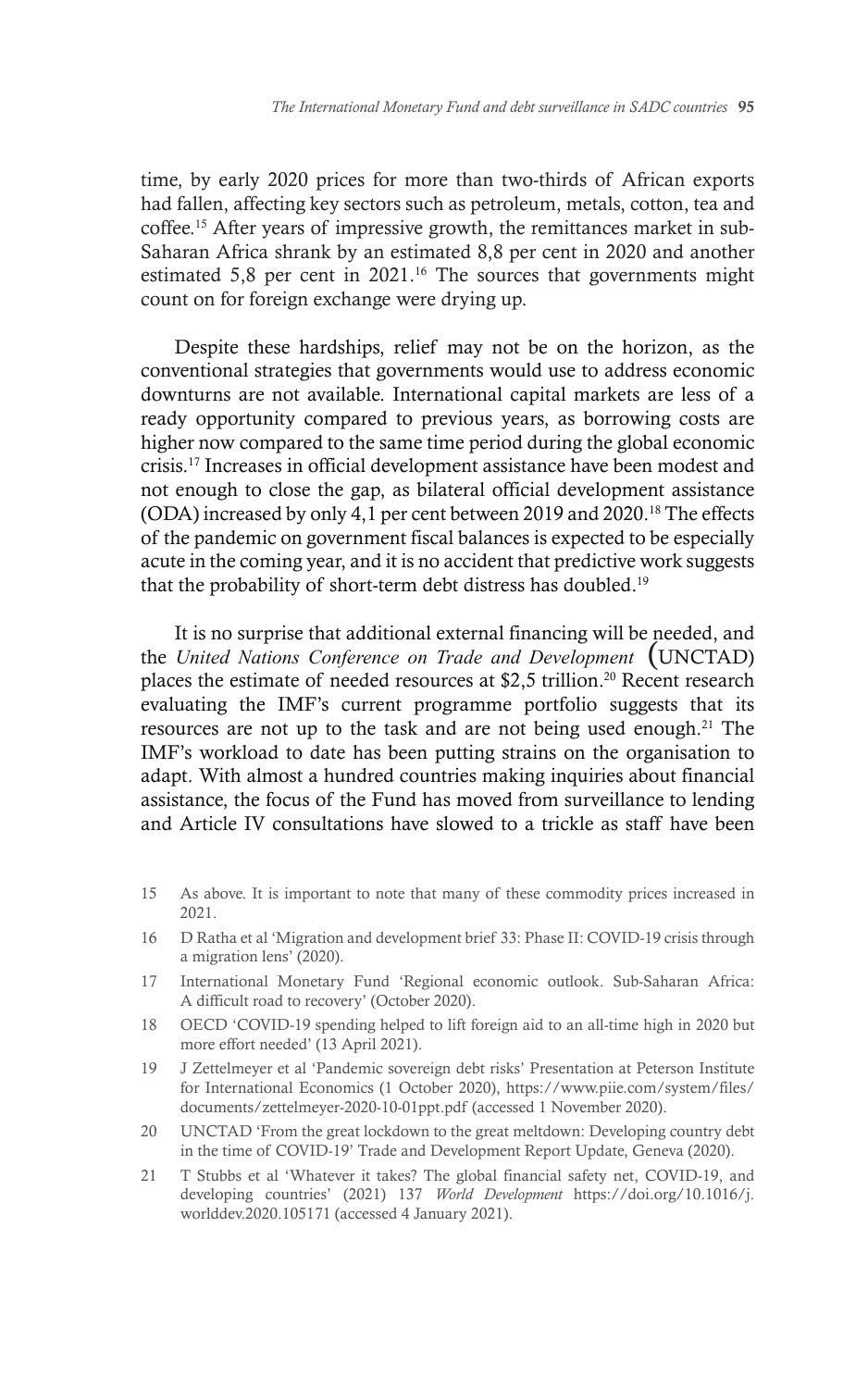adjusted. Given what we know about surveillance, the looming crisis makes the question at the heart of this chapter compelling. How well did the IMF evaluate this 'pre-existing condition'?

To best answer this, we need data and we need to look in the right place. I gathered data from the most recent issue of *International debt statistics* to classify SADC countries.22 I classified 14 SADC countries (Namibia and Seychelles are not reported in this system) in terms of external debt stocks as a percentage of exports for 2010-2018. I grouped countries by changes in these levels over time. While this is useful to help underscore the scope of the problem, the primary value of this exercise was to better limit the countries on which I focus in evaluating IMF surveillance.

Based on this data, I organised countries together in a three-fold set of country groups. The corresponding charts can be found in Figures 1 to 3. First, there are high-risk countries: those with significant increases in external debt service since 2010. These countries would correspond to those with Okamoto's 'pre-existing condition': Angola, Malawi, South Africa, Tanzania, Zambia and Zimbabwe. Second, there are moderate-risk countries that correspond with an increase in external debt service, but at less alarming levels since 2010: Lesotho, Mauritius and Mozambique.23 Finally, there are lower-risk countries, corresponding to a debt service level that is either constant or decreasing since 2010: Botswana, Comoros, the Democratic Republic of the Congo (DRC), Eswatini and Madagascar.

Below, I look at the record of IMF surveillance in these six high-risk countries. These are a 'most likely' test for the claim that surveillance is not up to the task.<sup>24</sup> Some basic information on these six countries is detailed in Table 1 below. In the pages that follow, I reference the Article IV consultations of each of these six countries to ascertain what the IMF says about each country's *current economic situation* with respect to debt, as well as what the IMF says about *future risks* in each country with respect to debt.

- 22 World Bank *International debt statistics 2021*, World Bank. doi:10.1596/978-1-4648- 1610-9.
- 23 As noted in Figure 2, the debt levels for Lesotho and Mauritius are largely flat or have a lower slope than the high-risk countries. Mozambique decreased its debt levels in recent years, though the shift here came about because of debt restructuring in the wake of a 2016 default rather than fiscal prudence; K Strohecker 'Mozambique debt crisis: What does the country owe and to whom?' *Reuters* (9 September 2019), https://www.reuters. com/article/us-mozambique-debt-creditors-factbox/factbox-mozambique-debt-crisiswhat-does-the-country-owe-and-to-whom-idUSKCN1VU1WE (accessed 5 June 2021.
- 24 Admittedly, while there is value in a more longitudinal appraisal tracking surveillance both across countries as well as over time within countries, the 'most likely' nature of this test suggests that such an approach is not necessary.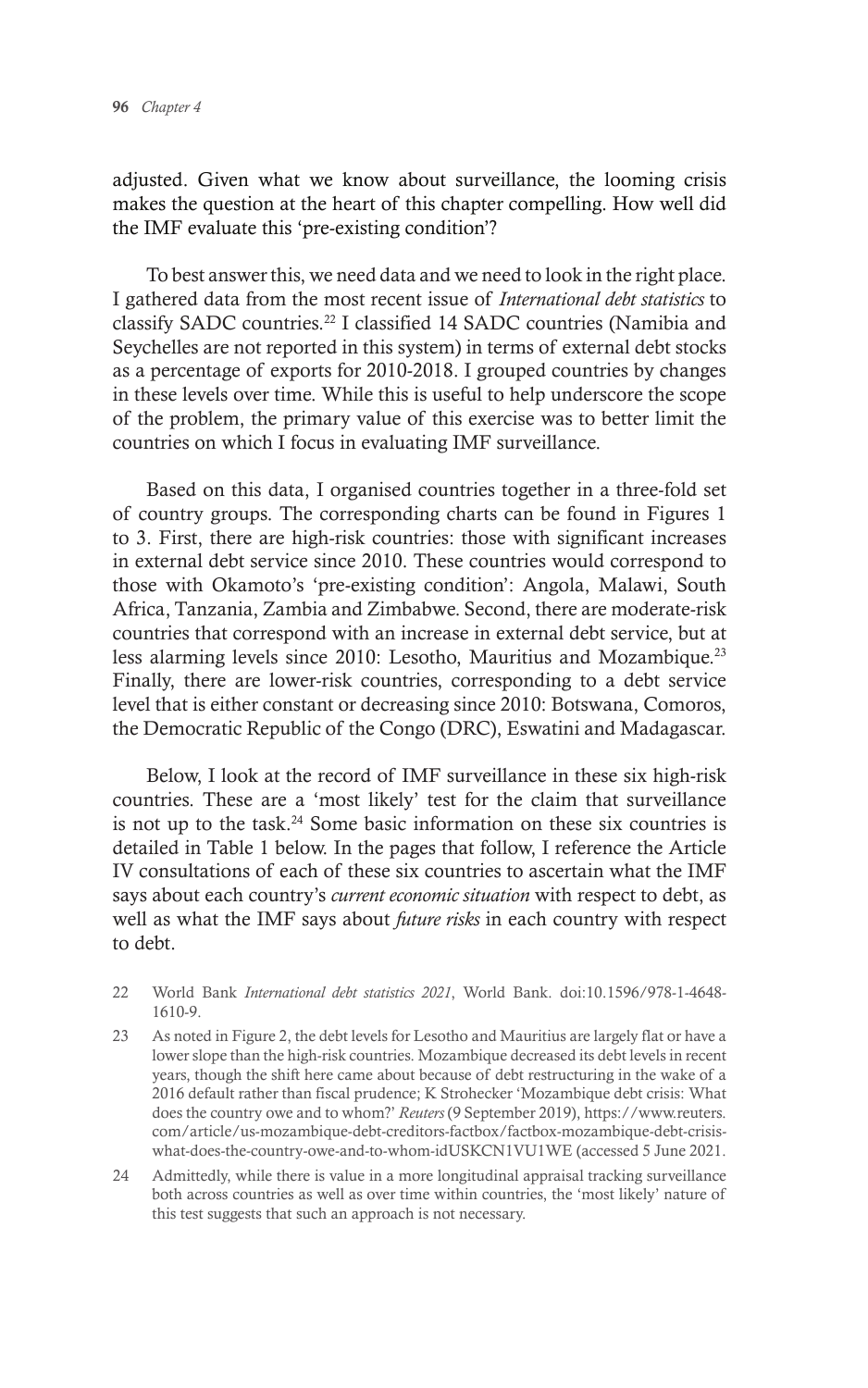The focus for the selection of most likely countries is on levels of foreign debt, since these have a direct link to economic stability, which is the focus of the IMF's mandate. It is also the focus of much of the policy debate about the need for debt relief. However, in reading the Article IV documents, I note discussions of both foreign and domestic debt where relevant.

It should be noted that my focus is on the presence of warnings rather than the appropriateness of those warnings. While concerns about the Fund's dangerous fixation with fiscal policy continue to abound, and these certainly are important concerns, I want to focus more on the presence of warnings and the framing of risk rather than the correctness or the potential downside costs of the advice itself.25

So, how do we know warnings when we see them? Here I evaluate the record of surveillance. I look at both the press release issued following the executive board discussion as well as the staff report to make this appraisal. The focus for this part is how the IMF views the state of the economy at the time that the consultation was conducted.

An example will suffice to make this clearer. The statement below is from the press release issued following Namibia's most recent Article IV consultation.26 Namibia's data does not appear in *International debt statistics*, therefore it is not classified in terms of foreign debt risk levels in Figures 1 to 3.

The authorities have implemented significant fiscal adjustment. However, public debt remains on a rising path, and government's growth financing needs are elevated. International reserves improved, albeit remaining below adequate levels.

Further in the press release, the summary of the executive board discussion mentions the following:

<sup>25</sup> N Daar & N Tamale 'A virus of austerity? The COVID-19 spending, accountability, and recovery measures agreed between the IMF and your government' (2020), https:// www.oxfam.org/en/blogs/virus-austerity-covid-19-spending-accountability-andrecovery-measures-agreed-between-imf-and Accessed April 25, 2021; D Munevar 'Arrested development: International Monetary Fund lending and austerity post-COVID-19' (2020), https://www.eurodad.org/arrested\_development (accessed 25 April 2021).

<sup>26</sup> IMF 'IMF executive board concludes 2019 Article IV consultation with Namibia' Press Release 19/331 (13 September 2019).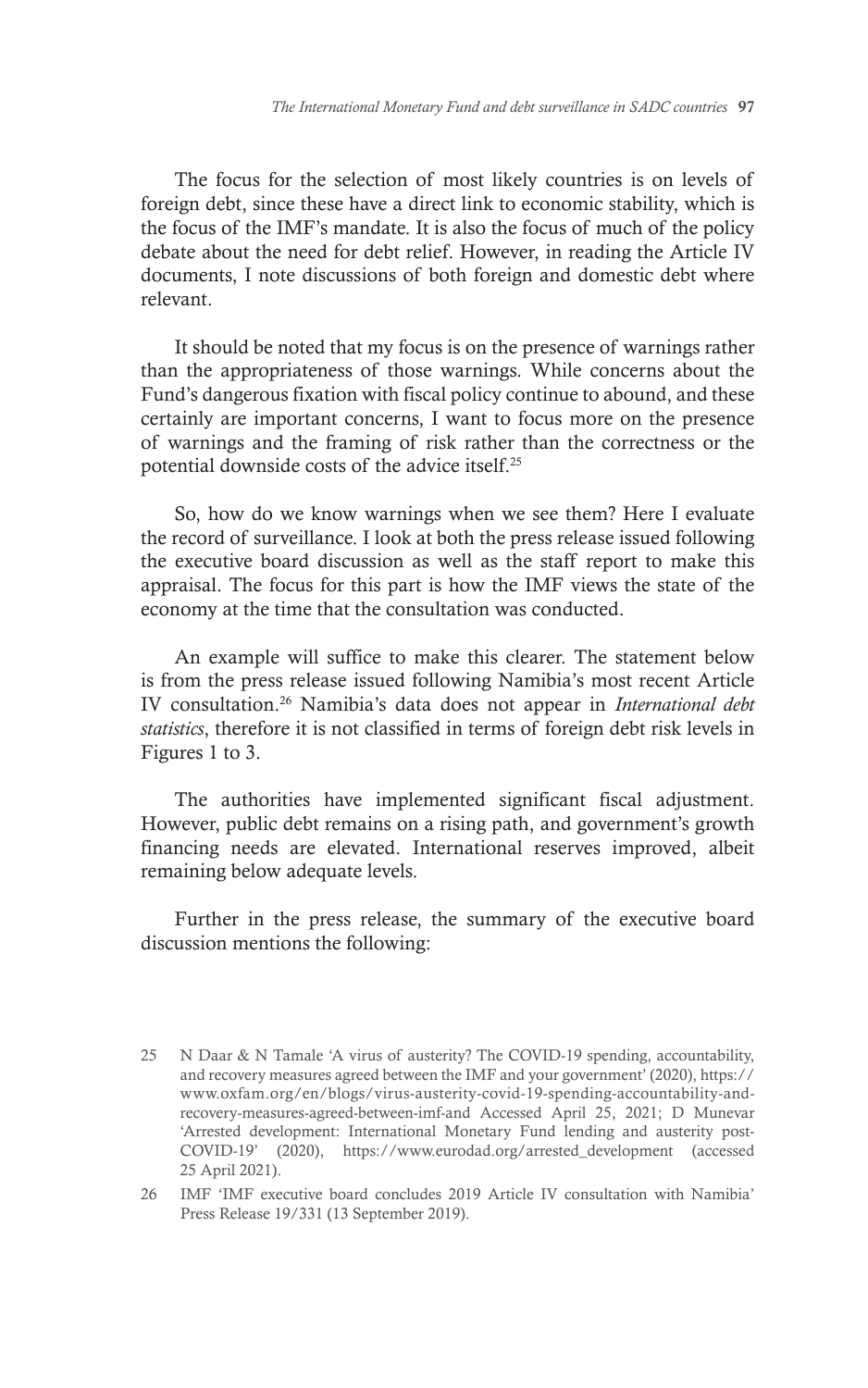After a period of exceptional growth and rising macroeconomic imbalances, public debt remains on a rising path, international reserves below adequate levels, and growth has come to a halt … The authorities' fiscal consolidation objectives strike an appropriate balance between stabilising public debt and supporting the economy, but actions are needed to deliver this outcome.

While this example does not refer to foreign debt *per se*, it suffices to clarify what a warning would look like in practice.

A second example comes from Seychelles, which is also not mentioned in *International debt statistics*, and not classified in terms of foreign debt risk levels in Figures 1 to 3. The press release for the 2019 Article IV consultation noted the following: 'International reserves are expected to remain at an adequate level, anchored by prudent macro-economic policies. Downside risks to the outlook stem largely from the external sector.'

The rest of the discussion in the press release focuses more on public rather than foreign debt. This is not a concern in so far as whether it constitutes a warning because public debt is at the heart of Seychelles' challenges in the coming years.<sup>27</sup>

To preserve medium-term sustainability, the authorities should maintain their debt reduction goal and take a phased approach in executing their ambitious infrastructure and climate investment projects. Implementing permanent saving measures in the 2020 budget and stepping up efforts to reduce fiscal risks arising from Air Seychelles will be important. The large public investment projects planned in coming years should be implemented within the envelope of the programme's fiscal targets. The authorities would need to create further fiscal space over the medium term beyond that required to secure the debt reduction goal to accommodate these priority investments.

In a strict sense here, this is also a warning but clearly not on foreign debt. This makes sense because it is not the problem. Since we know that these six high-risk cases (Angola, Malawi, South Africa, Tanzania, Zambia and Zimbabwe) have demonstrated a growing level of foreign debt greater than exports, these constitute an ideal test case for evaluating how well the warning mechanism in IMF surveillance works.

<sup>27</sup> IMF 'IMF executive board completes third review under the policy coordination instrument for Seychelles and concludes 2019 Article IV consultation' Press Release 19/225 (14 June 2019).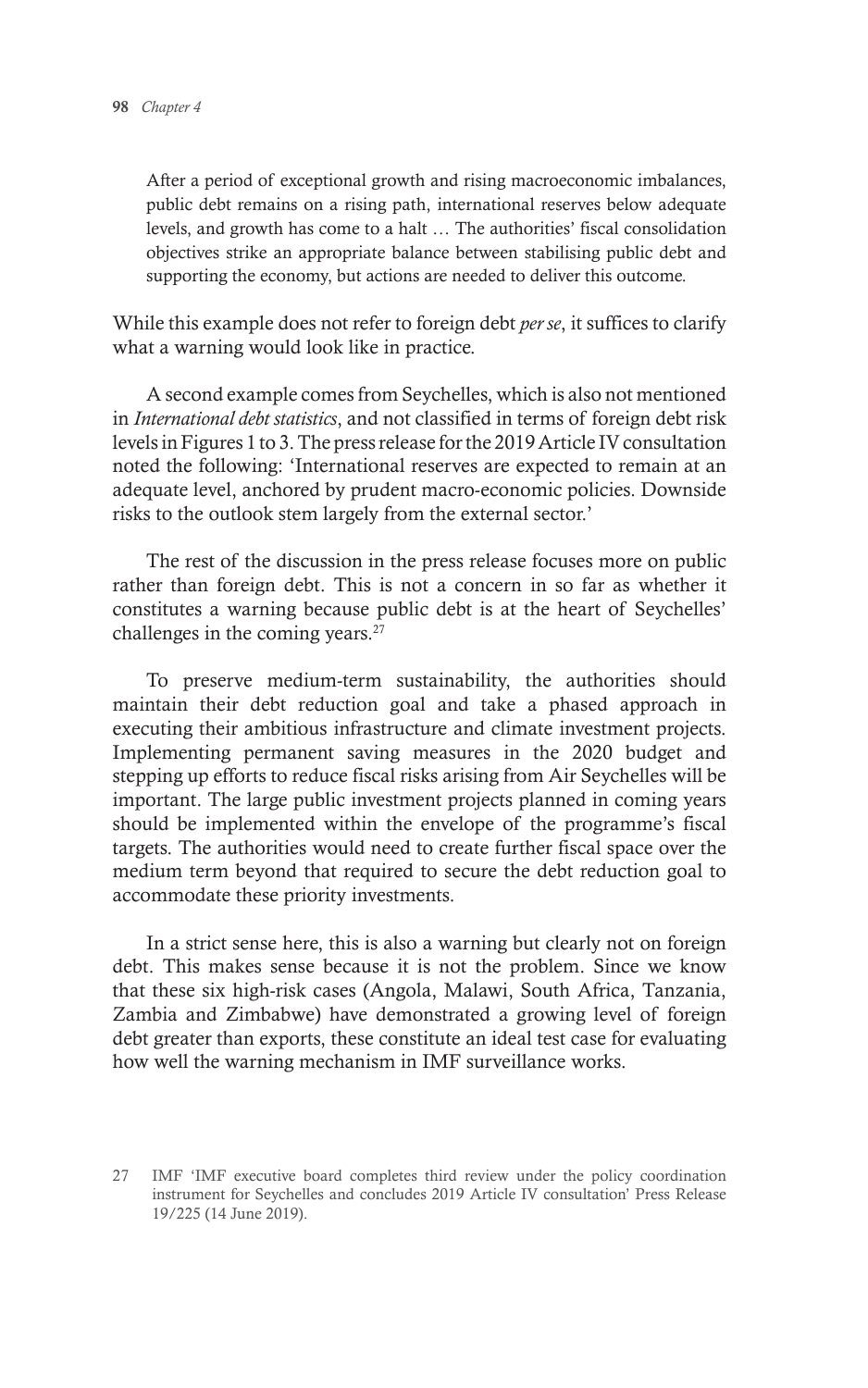### 4.4 Findings

It is worth noting that the Article IV documents do not mention the pandemic. This reflects timing rather than omission. The press release on South Africa was prepared shortly after the World Health Organisation (WHO) declared COVID-19 a public health emergency, and the press release on Zimbabwe mentions that the policy discussions and the board meeting occurred before the coronavirus was classified as a pandemic. The March 2020 statement on Tanzania, which was circulated to the media the day after the Fund team left the country, does not mention COVID. While the nature of this statement (an end of mission press release rather than a press release summarising the executive board discussion) could account for this in part, the omission may also be attributed to the views of the former Tanzanian President, whom the Fund staff visited in person after the WHO declaration. As noted below, the press release and staff report for the 2019 consultation were not released by the Tanzanian government.

A brief summary of each of the high-risk countries appears in Table 2. Speaking across these individual country findings gives us three key lessons. First, information about foreign debt is not always clear in the press release. This is somewhat surprising given the growing importance of this issue in these six countries. We would glean evidence about the state of foreign debt in these countries only from the cases of the press releases for Zambia and Zimbabwe. These two cases, given their status as countries in default or near default, are absolutely most likely cases, and this is a reassuring finding.

In other cases the information from the press releases alone is not sufficient to help us answer the question of whether the Fund is sending clear warning signals. In Angola and South Africa the focus in the press release is more on public/domestic debt, and in the case of Malawi, the press release mentions that donor support has tailed off in recent years, but it is not explained why that is the case.

To infer from these three cases that the Fund's documents *on the whole*  did not send warnings about foreign debt, however, would be a mistake. There is plenty 'under the hood' in the staff report on each of these countries. Significantly, Article IVs now include two common documents to sharpen the analytic insights of the country team. They now include debt sustainability analyses that evaluate the effects of different kinds of shocks to the country's debt profile, and risk assessment matrices that discuss prospective risks and offer potential strategies for addressing them should they emerge. There is ample discussion of warning about reserve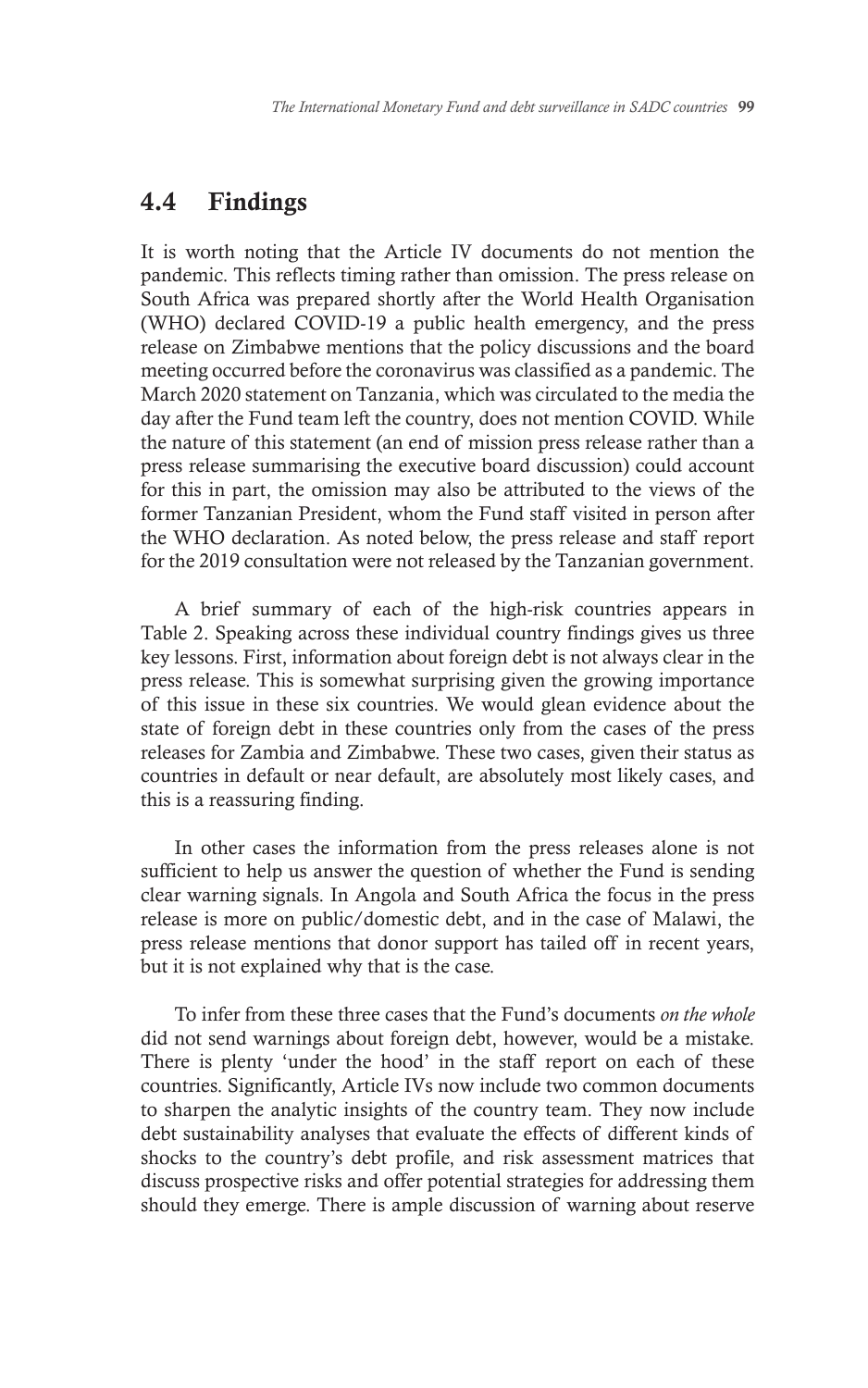levels and foreign debt in five of these high-risk countries. It is not always communicated as a top-line item.

A further finding is that these countries lack fiscal space to combat the pandemic, and they are doubtless now more fragile because of the economic downturn produced by it. The growing concern over the robustness of global financial safety net is very real.<sup>28</sup> In five of the six countries, there were already considerable concerns about the level of foreign debt. As noted in Table 1, three of these countries have moved into borrowing, and the other three still have work to do to convince the IMF of their credibility. The presence of warnings about debt, which predate the pandemic, coupled with the absence of debt relief solutions, raises important concerns about the robustness of the global financial safety net. They also advance an urgent need for jump-starting discussions of an African Monetary Fund to provide additional liquidity for countries in the region.<sup>29</sup>

To be fair, one can go too far here. It would be a mistake to think that any surveillance can prevent countries from accumulating excessive debt in the first place. However, if there are country warnings, and increasing awareness that this is a global problem, and the international community only provides piecemeal solutions, the case for more urgent action clearly is strengthened.

Third, there are concerns about transparency avoidance, but this does appear to be an isolated problem. The reason why there is no information about Tanzania is that no information from the 2019 consultation ever saw the light of day. The government departed strongly from precedent by refusing to release any information about the 2019 staff report, going so far as to deny that they blocked it in the first place.<sup>30</sup> It seems that this was a once-off occurrence not emulated by other countries. For the three previous years, 100 per cent of African staff reports were published. The fact that there was not a cascade of countries following in the steps of

<sup>28</sup> K Gallagher et al 'Safety first: Expanding the global financial safety net in response to COVID-19' Boston University Global Development Policy Centre GEGI Working Paper 0037 (2020).

<sup>29</sup> D Bradlow & W Kring 'Why the African Monetary Fund is a good idea and what can be done to get it going' *The Conversation* (5 July 2019), https://theconversation. com/why-the-african-monetary-fund-is-a-good-idea-and-what-can-be-done-to-get-itgoing-119827 (accessed 4 January 2021).

<sup>30</sup> F Ng'wanakilala 'Tanzania denies blocking release of scathing IMF report' *Reuters* (23 April 2019), https://www.reuters.com/article/us-tanzania-economy-imfidUSKCN1RZ1CP (accessed 4 January 2021).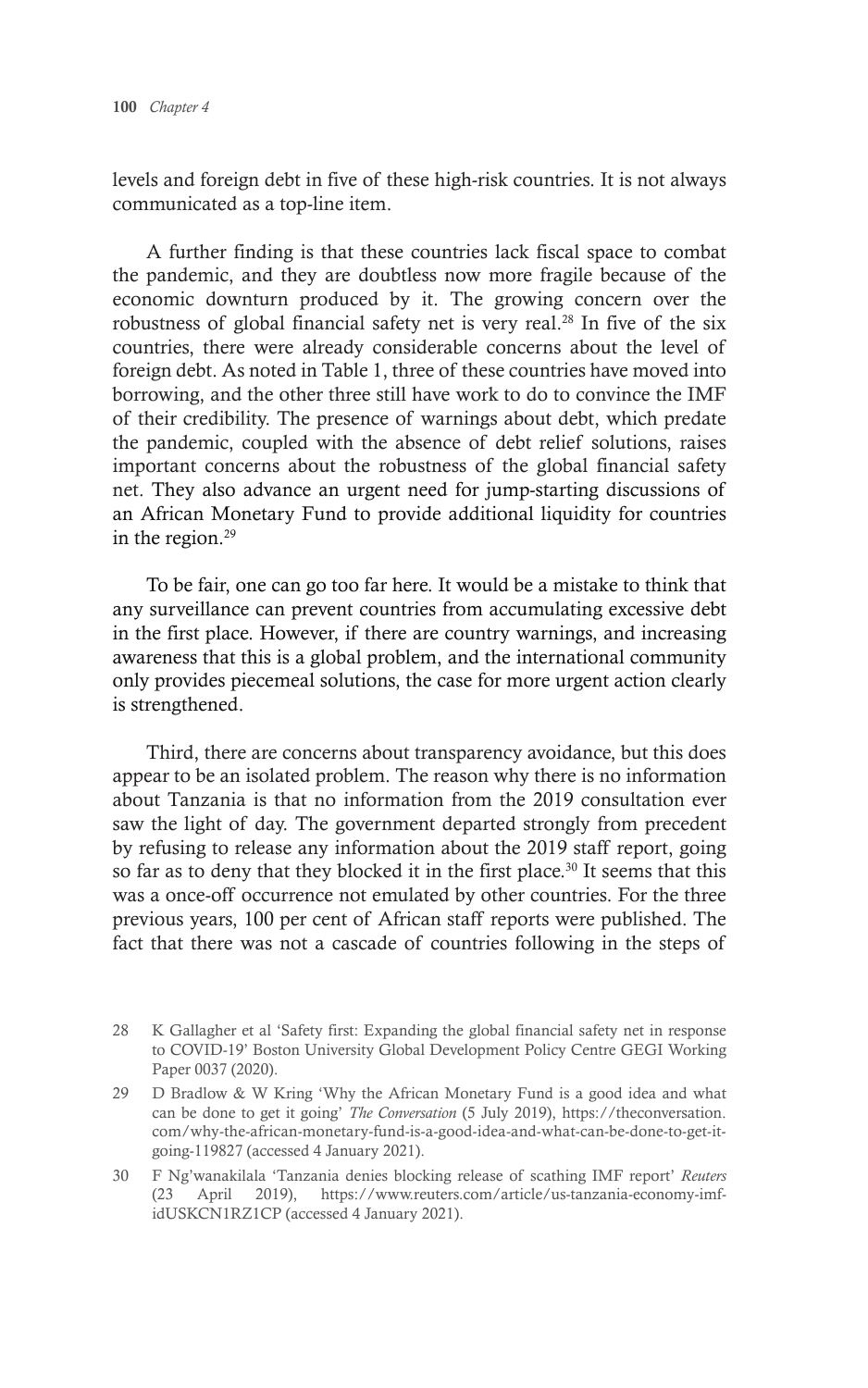Tanzania is a good thing, as departing from IMF norms about transparency of surveillance would harm everyone.

# 4.5 Broader implications

There are many debates about the state of the global financial safety net, but in these cases, IMF surveillance looks to have its eyes on the proverbial ball. Based on this review of cases, it is diagnosing risks and making warnings appropriately, and this focus predates the pandemic, so the IMF is not new to this issue. As the crisis is sure to deepen, having high-quality information is essential, so the Fund is well prepared to transition these countries from surveillance to lending.

One implication for reforming surveillance comes forward in these findings. In the case of Ireland there were problems with the messages being mixed as the press release said one thing, and the staff report said quite another. In these cases, the problem is not one of mixed messages, but one of having the staff report distilled in a more concise form for the reader. Moving toward a more standard format for these press releases ensures equality of coverage.

All of this raises the question of whether surveillance can be made more influential. The comprehensive surveillance review is intended to focus on how to increase the 'traction' of surveillance. Article IVs have limited influence, though information from them is clearly used by market actors to price sovereign debt.<sup>18</sup> The growing attention paid to the pandemic may make the IMF's words more effective in the coming months, as the findings from surveillance missions carry greater weight domestically. However, more work is necessary not only to ensure that the Fund conveys a consistent message, but also to better assess the links between information and policy change.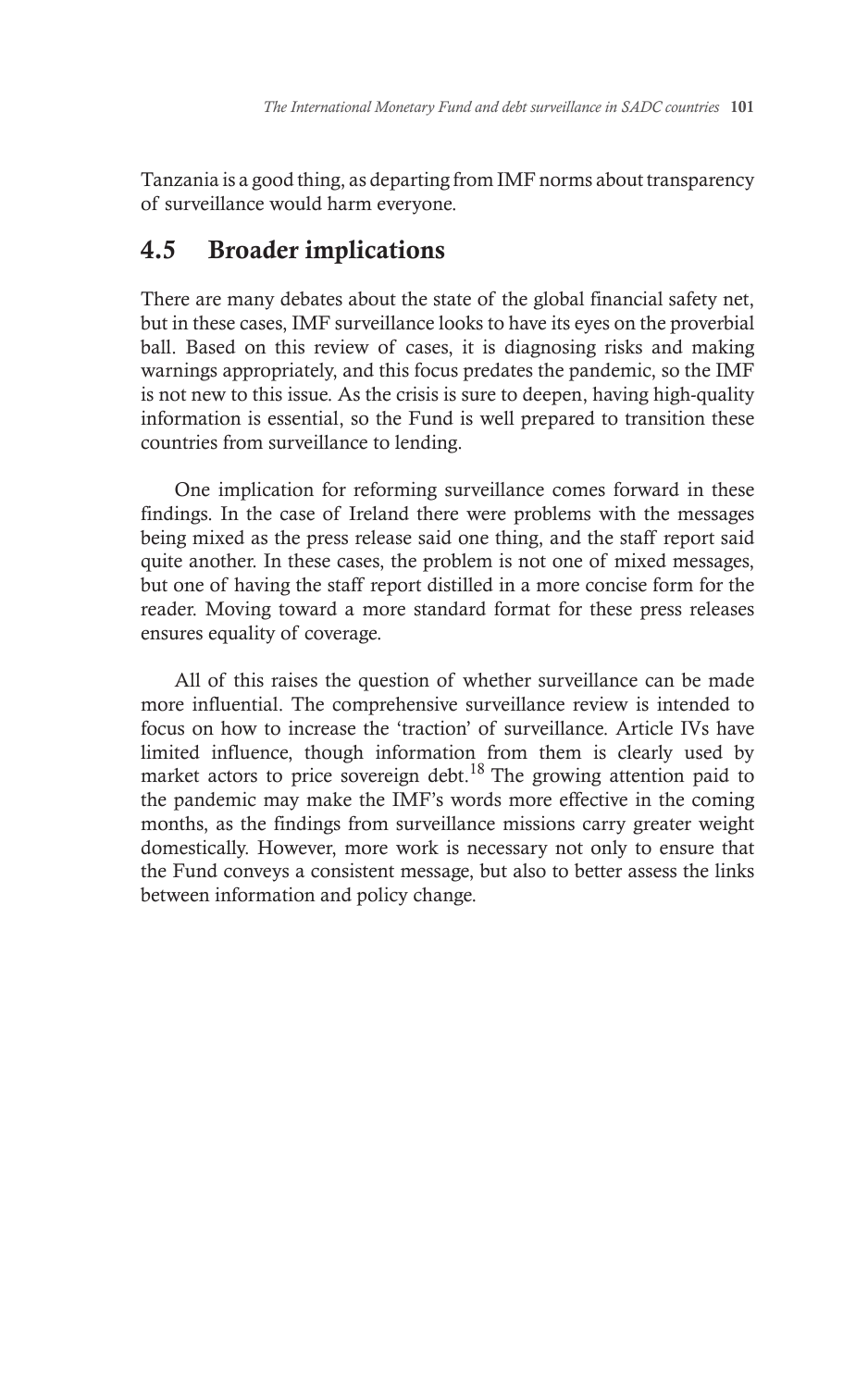### References

- Bradlow, D & Kring, W 'Why the African Monetary Fund is a good idea and what can be done to get it going' *The Conversation* (5 July 5 2019), https:// theconversation.com/why-the-african-monetary-fund-is-a-good-idea-andwhat-can-be-done-to-get-it-going-119827 (accessed 4 January 2021)
- Breen, M 'IMF surveillance of Ireland during the Celtic Tiger' (2012) 27 *Irish Political Studies* 431
- Creamer, CD & Simmons, BA 'Do self-reporting regimes matter? Evidence from the Convention Against Torture' (2019) 63 *International Studies Quarterly* 1051
- Daar, N & Tamale, N 'A virus of austerity? The COVID-19 spending, accountability, and recovery measures agreed between the IMF and your government', https://www.oxfam.org/en/blogs/virus-austerity-covid-19 spending-accountability-and-recovery-measures-agreed-between-imf-and (accessed 25 April 2021)
- Dai, X *International institutions and national policies* (Cambridge University Press 2007)
- Edwards, MS *The IMF, the WTO, and the politics of economic surveillance* (Routledge 2018)
- Gallagher, K, Gao H, Kring W, Ocampo JA & Volz, U 'Safety first: Expanding the global financial safety net in response to COVID-19' Boston University Global Development Policy Centre GEGI Working Paper 0037 (2020)
- Golubovskaja, L 'IMF fiscal surveillance during the Eurozone crisis' (2016) 5 *International Journal of Signs and Semiotic Systems* 1
- Hathaway, O 'Do human rights treaties make a difference?' (2002) 111 *Yale Law Journal* 1935
- International Monetary Fund 'IMF executive board completes third review under the policy coordination instrument for Seychelles and concludes 2019 Article IV consultation' Press Release 19/225 (14 June 2019)
- International Monetary Fund 'IMF executive board concludes 2019 Article IV consultation with Namibia' Press Release 19/331 (13 September 2019)
- International Monetary Fund 'Regional economic outlook. Sub-Saharan Africa: A difficult road to recovery' (October 2020)
- Momani, B 'Assessing the utility of, and measuring learning from, Canada's IMF Article IV consultations' (2006) 39 *Canadian Journal of Political Science* 916
- Munevar, D 'Arrested development: International Monetary Fund lending and austerity post-COVID-19', https://www.eurodad.org/arrested\_development (accessed 25 April 2021)
- Murase, T 'Economic surveillance in East Asia and prospective issues' (2007) 76 *Kyoto Economic Review* 67
- Ng'wanakilala, F 'Tanzania denies blocking release of scathing IMF report' *Reuters* (23 April 2019), https://www.reuters.com/article/us-tanzaniaeconomy-imf-idUSKCN1RZ1CP (accessed 4 January 2021)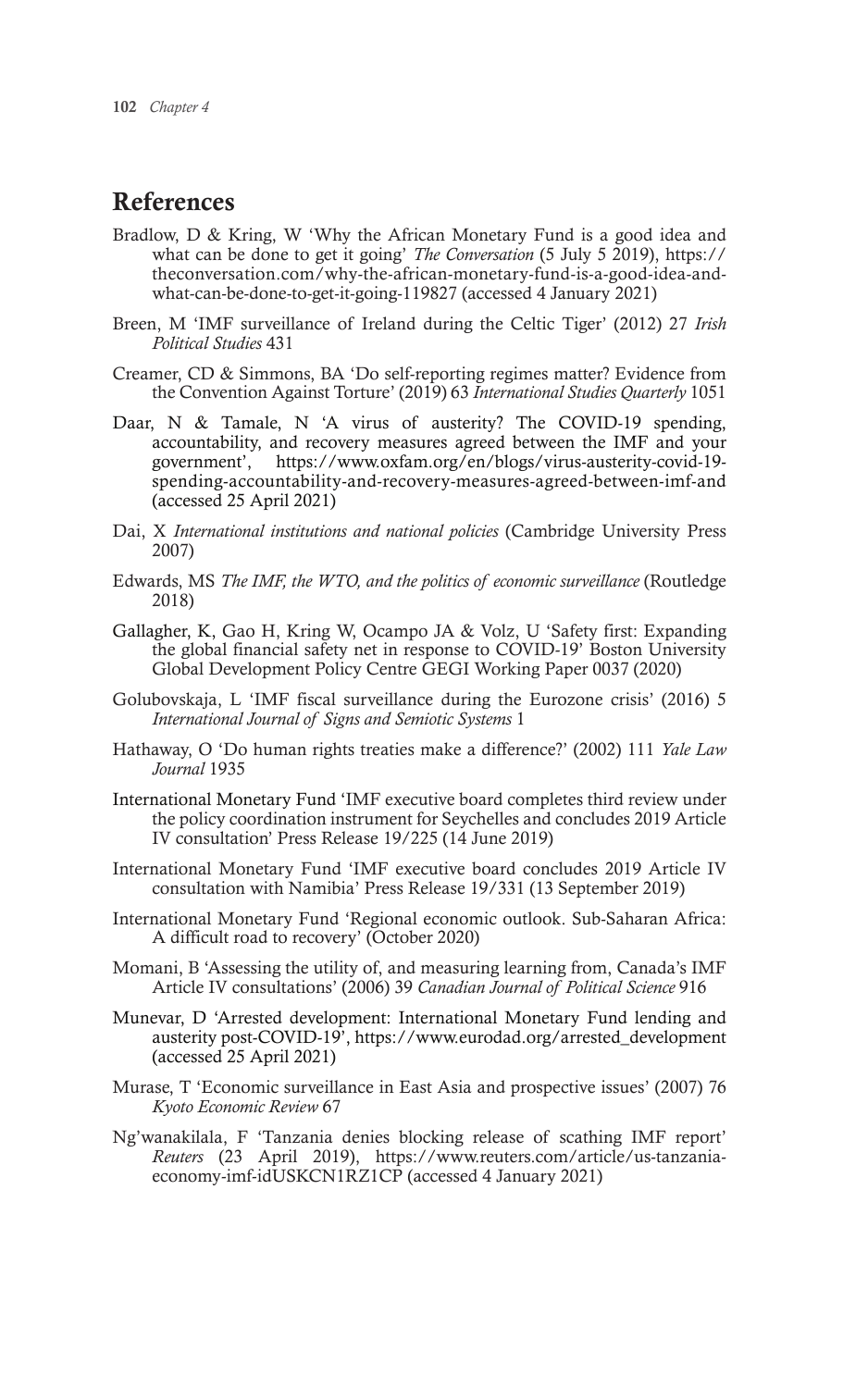- Organisation for Economic Cooperation and Development 'COVID-19 spending helped to lift foreign aid to an all-time high in 2020 but more effort needed' (13 April 2021)
- O'Leary, J 'External surveillance of Irish fiscal policy during the boom' Economics, Finance and Accounting Department Working Paper Series 210-10.pdf, Department of Economics, Finance and Accounting, National University of Ireland (2010)
- Okamoto, G 'Resolving global debt: An urgent collective action cause' Opening remarks at the Peterson Institute for International Economics Conference, Washington DC (1 October 2020), https://www.imf.org/en/News/ Articles/2020/10/01/sp100120-resolving-global-debt-an-urgent-collectiveaction-cause (accessed 1 November 2020)
- Pisani-Ferry, J, Sapir, A & Wolff, G *An evaluation of IMF surveillance of the Euro area* (Bruegel Blueprint Series 2011)
- Ratha D, De S, KE, Plaza, S, Seshan, G & Yameogo, N 'Migration and development brief 33: Phase II: COVID-19 crisis through a migration lens' (2020) KNOMAD-World Bank, Washington, DC
- Strohecker, K 'Mozambique debt crisis: What does the country owe and to whom?' *Reuters* (9 September 2019), https://www.reuters.com/article/usmozambique-debt-creditors-factbox/factbox-mozambique-debt-crisis-whatdoes-the-country-owe-and-to-whom-idUSKCN1VU1WE (accessed 5 June 2021)
- Stubbs, T, Kring, W, Laskaridis, C, Kentikelenis, A & Gallagher, K 'Whatever it takes? The global financial safety net, COVID-19, and developing countries' (2021) 137 *World Development* https://doi.org/10.1016/j. worlddev.2020.105171 (accessed 4 January 2021)
- UNCTAD 'From the great lockdown to the great meltdown: Developing country debt in the time of COVID-19' Trade and Development Report Update, Geneva
- UN Economic Commission for Africa 'Economic report on Africa 2020' (December 2020)
- World Bank *International debt statistics 2021* Washington DC doi:10.1596/978-1- 4648-1610-9
- Zettelmeyer, J, Chamon, M, Diao, W, Huertas, G, Nakatani, K & Willems, T 'Pandemic sovereign debt risks' Presentation at Peterson Institute for International Economics (1 October 2020), https://www.piie.com/system/ files/documents/zettelmeyer-2020-10-01ppt.pdf (accessed 1 November 2020)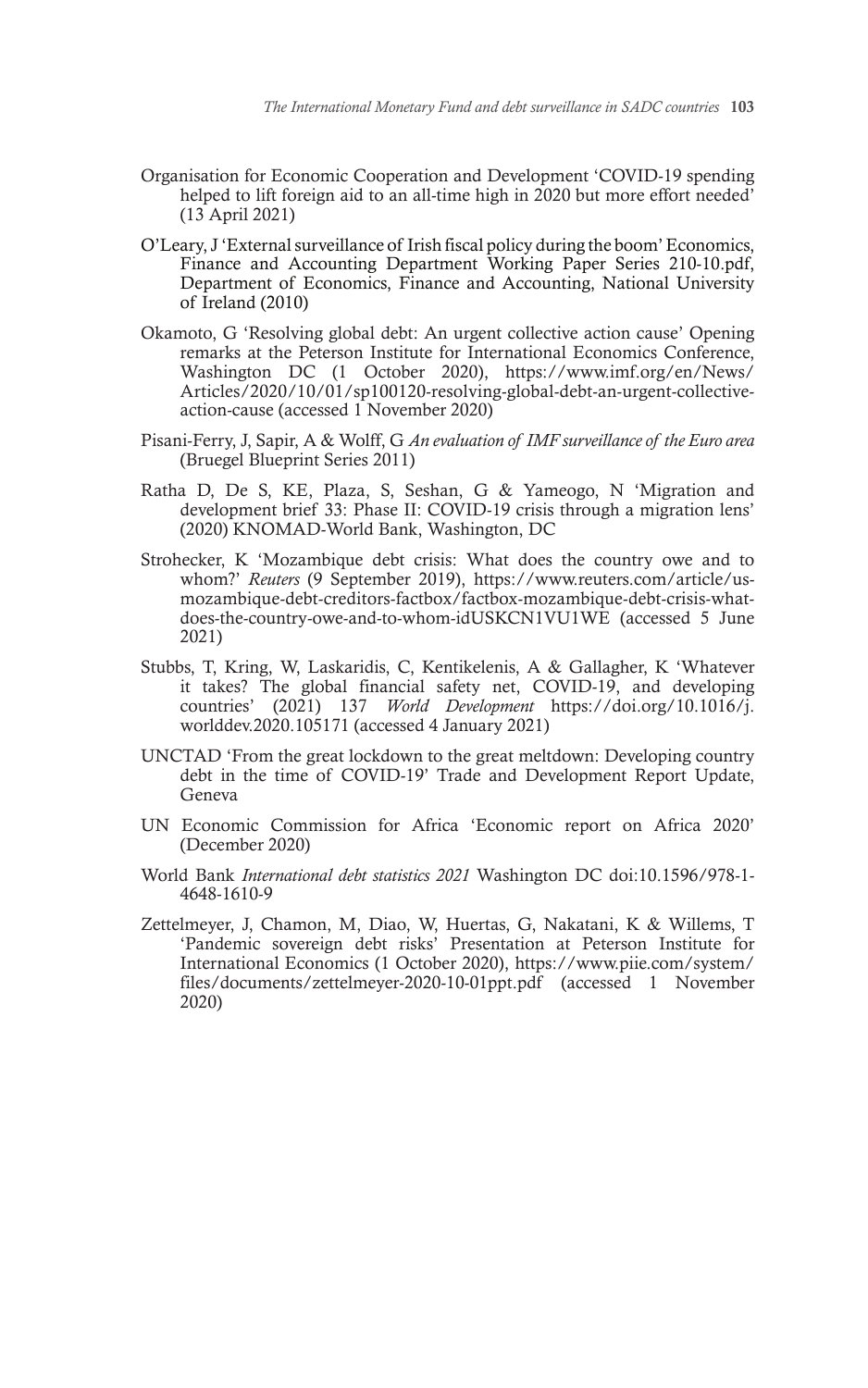





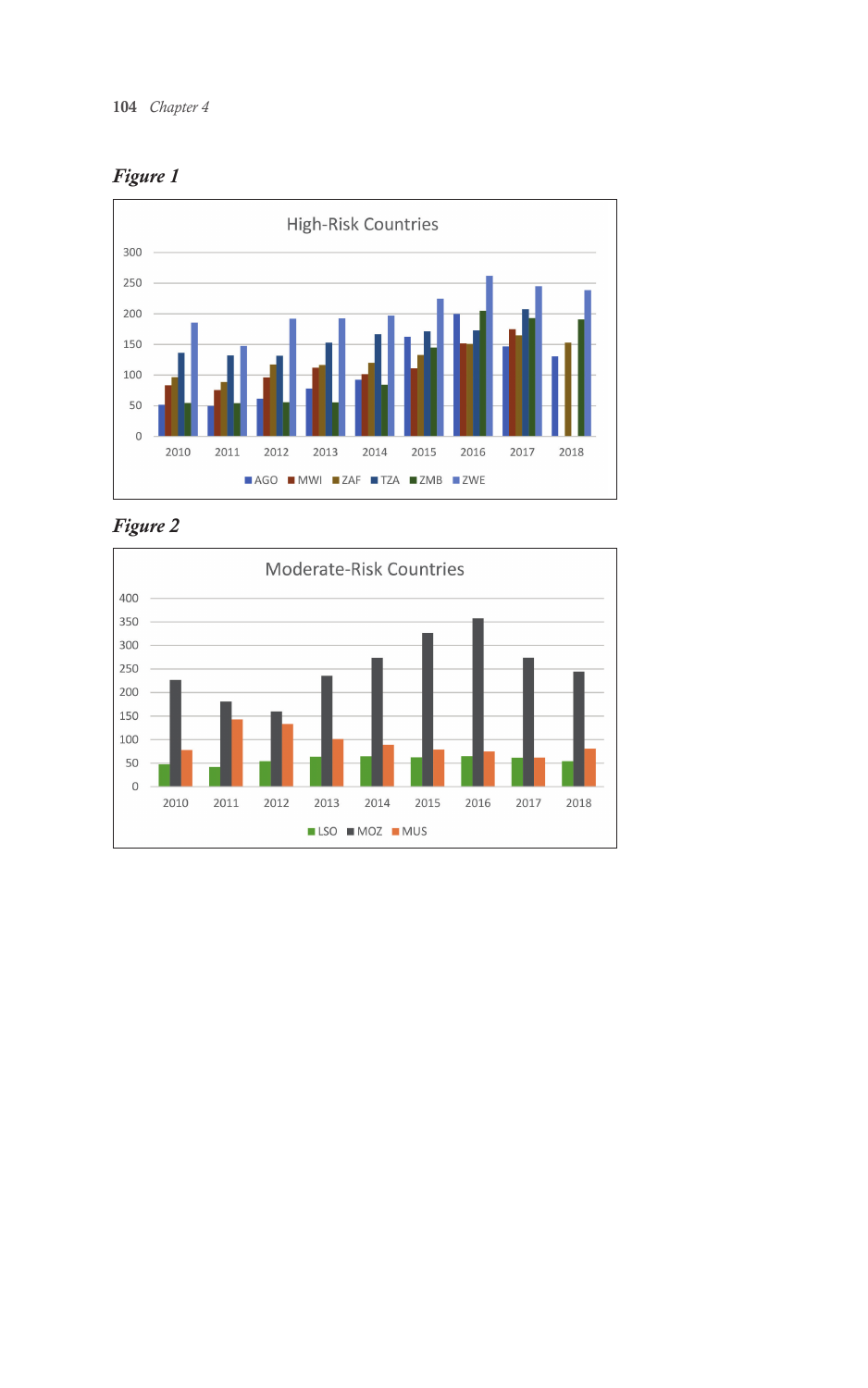



| Table One:<br><b>IMF Engagement with SADC High Debt Risk Countries</b> |                                   |                                                 |  |
|------------------------------------------------------------------------|-----------------------------------|-------------------------------------------------|--|
|                                                                        | Date of Last<br><b>Article IV</b> | Lending                                         |  |
| Angola                                                                 | 5/18/2018                         | EFF approved 12/18                              |  |
| Malawi                                                                 | 4/30/2018                         | Three year ECF approved 4/2018; RCF<br>5/15/20  |  |
| South Africa                                                           | 1/24/2020                         | RFI approved 7/27/20                            |  |
| Tanzania                                                               | 3/18/2019                         | PSI ended 1/2018; CCRT debt relief<br>6/10/2020 |  |
| Zambia                                                                 | 7/24/2019                         | June and July 2020 discussions on RCF           |  |
| Zimbabwe                                                               | 2/24/2020                         | Staff monitored programme approved<br>5/20/2019 |  |
| CCRT: Catastrophe Containment and Relief Trust                         |                                   |                                                 |  |
| ECF: Extended Credit Facility                                          |                                   |                                                 |  |
| EFF: Extended Fund Facility                                            |                                   |                                                 |  |
| RCF: Rapid Credit Facility                                             |                                   |                                                 |  |
| RFI: Rapid Financing Instrument                                        |                                   |                                                 |  |
| <b>PSI: Policy Support Instrument</b>                                  |                                   |                                                 |  |